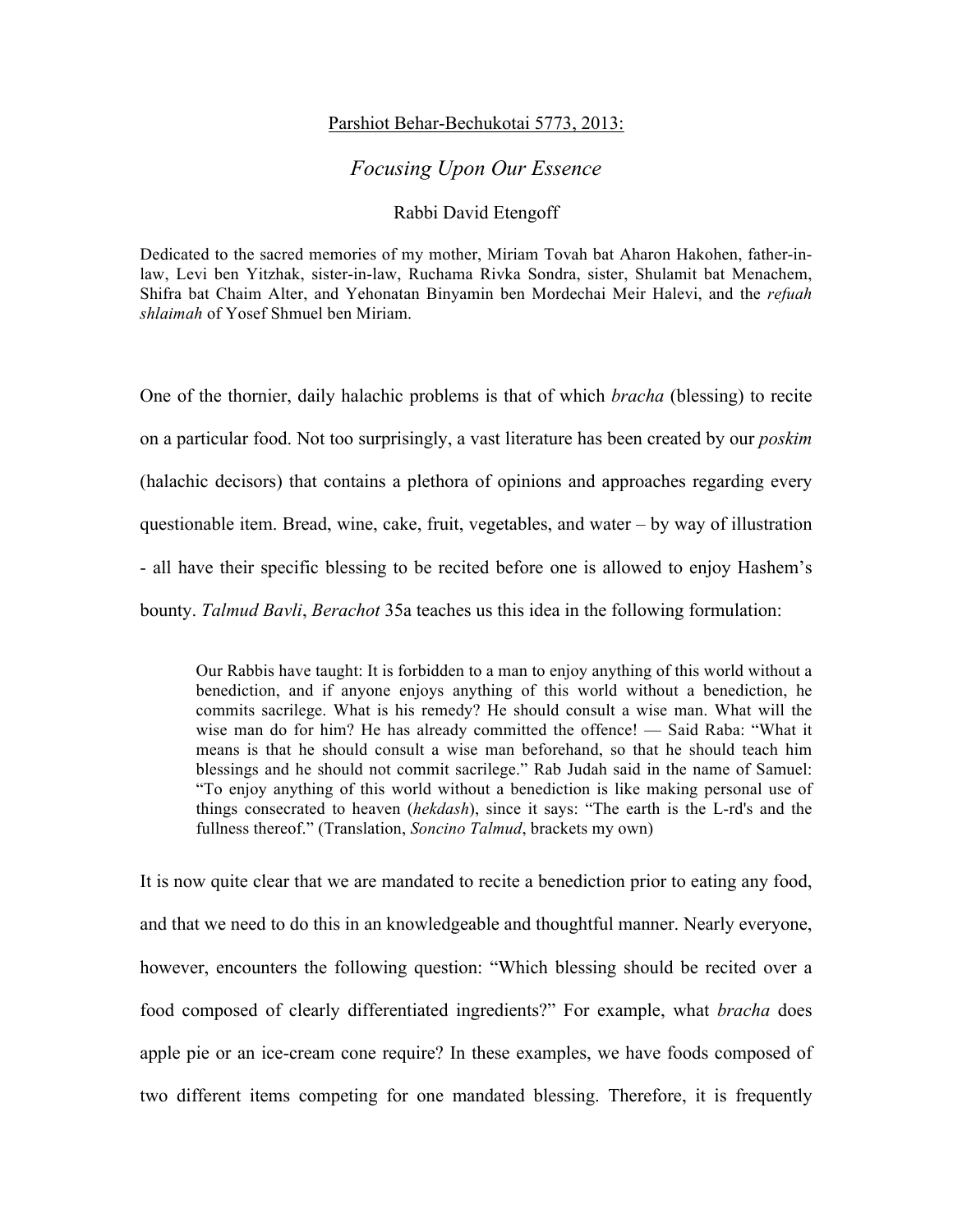unclear exactly what one ought to do. By definition, one of the foods is of secondary import (*tafel*) to the primary one (*ikar*). The question, of course, is which is which? In time honored Jewish tradition, the answer to our query is a resounding: "It depends." The determinant in this case, according to many *poskim*, is subjective in nature. Whatever is of singular importance to me, whichever food is more pleasing and desirous in my eyes, will become the *ikar* and the other food the *tafel*. In such an instance, only the main food receives the *bracha,* while the other does not. Clearly, *ikar* and *tafel* are both essential concepts in, and constitutive elements of, this area of Halacha.

In a manner of speaking, Parashat Bechuchotai is also focused upon the concepts of *ikar* and *tafel*. The very first *pasuk* states: "If you follow My statutes and observe My commandments and perform them." (*Sefer Vayikra* 26:3, this and all Bible and Rashi translations, *The Judaica Press Complete Tanach*) Rashi (1040-1105) explains this verse based upon the halachic Midrash known as the *Sifra*:

**If you follow My statutes**: I might think that this refers to the fulfillment of the commandments. However, when Scripture says, "and observe My commandments," the fulfillment of the commandments is [already] stated. So what is the meaning of "If you follow My statutes?" It means that you must toil in the study of Torah [*Torath Kohanim* 26:2].

The key here is to "toil in the study of Torah." This, then, is the meaning inherent in the expression, "If you follow My statutes." The Midrash and Rashi are teaching us a crucial point regarding Jewish life and living: Torah must ever be our *ikar*, our essence – and the center of our lives. The one and only way in which Torah can achieve this status is if we are committed with our complete hearts and souls to its study. In a word, we must encounter the Torah, and lovingly develop a heartfelt relationship with it. This requires strenuous hours of assiduous learning and study, i.e., toil. If we will devote ourselves in